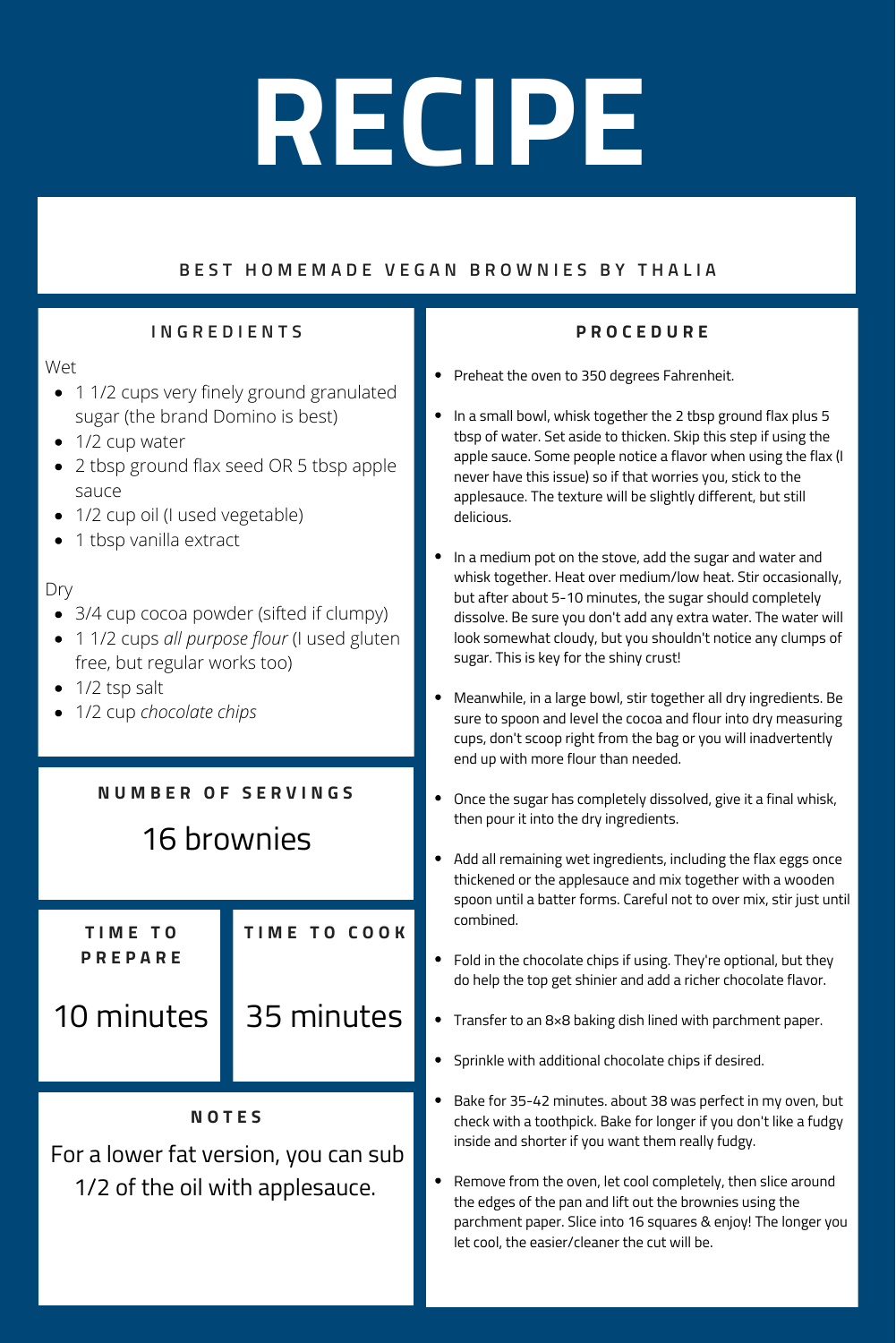### SOFT & CHEWY OATMEAL RAISIN COOKIES BY AYESHA

### **I N G R E D I E N T S**

- 1 cup unsalted butter, softened to room temperature
- 1 cup (packed) light or dark brown sugar
- 1/4 cup granulated sugar
- 2 large eggs
- 1 tablespoon vanilla extract
- 1 tablespoon honey or molasses
- 1 and 1/2 cups all-purpose flour
- 1 teaspoon baking soda
- 1 and 1/2 teaspoons ground cinnamon
- 1/2 teaspoon salt
- 3 cups old fashioned whole rolled oats
- chocolate chips (optional)

**N U M B E R O F S E R V I N G S**

**T I M E T O P R E P A R E**

2+ hours 13-14

minutes

**T I M E T O C O O K**

### **N O T E S**

\*\*\* I recommend using extra cinnamon and raisins.

#### **P R O C E D U R E**

- . WHISK THE FLOUR, CINNAMON, BAKING SODA, AND SALT TOGETHER IN A MEDIUM BOWL, SET A S I D E .
- $\bullet$  IN A LARGE BOWL USING A HAND MIXER OR A STAND MIXER FITTED WITH A PADDLE ATTACHMENT, BEAT THE BUTTER ON MEDIUM-HIGH SPEED UNTIL SMOOTH, ABOUT 1 MINUTE. ADD THE BROWN SUGAR AND GRANULATED SUGAR AND BEAT ON MEDIUM-HIGH SPEED UNTIL CREAMED, ABOUT 2 MINUTES. ADD THE EGGS, MOLASSES, AND VANILLA AND BEAT ON HIGH SPEED UNTIL COMBINED, ABOUT 1 MINUTE. SCRAPE DOWN THE SIDES AND UP THE BOTTOM OF THE BOWL AND BEAT AGAIN AS NEEDED TO COMBINE.
- $\bullet$  ADD THE DRY INGREDIENTS TO THE WET IN G R E D I E N T S A N D M I X ON LOW UNTIL COMBINED. WITH THE MIXER RUNNING ON LOW SPEED, BEAT IN THE OATS AND OPTIONAL CHOCOLATE CHIPS. DOUGH WILL BE THICK AND STICKY. COVER AND CHILL THE DOUGH FOR AT LEAST 45 MINUTES IN THE REFRIGERATOR (AND UP TO 4 DAYS). IF CHILLING FOR LONGER THAN A FEW HOURS, ALLOW TO SIT AT ROOM TEMPERATURE FOR AT LEAST 30 MINUTES BEFORE ROLLING AND BAKING BECAUSE THE DOUGH WILL BE QUITE HARD.
- PREHEAT OVEN TO 350°F (177°C). LINE BAKING SHEETS WITH PARCHMENT PAPER OR SILICONE BAKING MATS, SET ASIDE.
- $\bullet$  SCOOP THE COOKIE DOUGH, ABOUT 3 TABLESPOONS OF DOUGH PER COOKIE, AND PLACE 4 INCHES APART ON THE BAKING SHEETS. BAKE FOR 13-14 MINUTES OR UNTIL LIGHTLY BROWNED ON THE SIDES. THE CENTERS WILL LOOK VERY SOFT.
- **REMOVE FROM THE OVEN AND ALLOW COOKIES** TO COOL ON THE BAKING SHEET FOR 5 MINUTES BEFORE TRANSFERRING TO A WIRE RACK TO COOL COMPLETELY. WHILE THE COOKIES ARE STILL WARM, I LIKE TO PRESS A FEW MORE CHOCOLATE CHIPS INTO THE TOPS-THIS IS ONLY FOR LOOKS!
- $\bullet$  COOKIES STAY FRESH COVERED AT ROOM TEMPERATURE FOR UP TO 1 WEEK.

E N J O Y ! !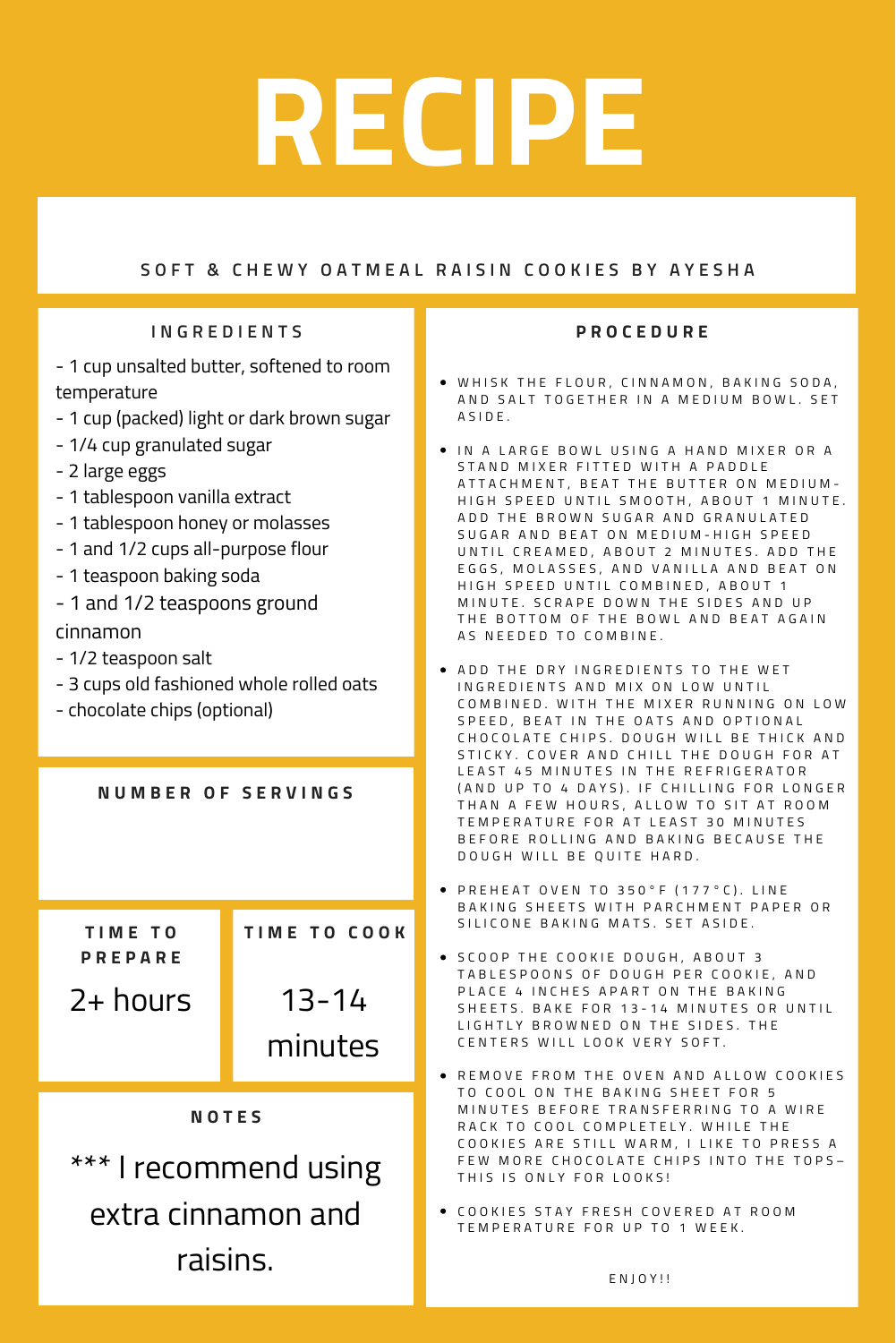### MY GRANDMA'S HEALTHY GRANOLA BARS BY AYESHA

### **I N G R E D I E N T S**

- 1 cup ground almonds
- 1 cup flax seeds
- 1/2 to one cup semolina flour
- 1 cup brown sugar
- 1 cup butter
- 1/4 cup rolled oats (optional)
- 1/4 cup crushed coconut
- 1/4 cup raisins
- 1 cup white flour, cinnamon, and sesame seeds as needed (ALL 3 ingredients OPTIONAL)

**N U M B E R O F S E R V I N G S** Depends on how big you cut the squares! :)

| TIME TO        | <b>TIME TO COOK</b> |  |
|----------------|---------------------|--|
| <b>PREPARE</b> |                     |  |
| 45 minutes     | $15 - 20$           |  |
|                | minutes             |  |
|                |                     |  |

### **N O T E S**

Feel free to add your own ingredients- chocolate chips are a good addition!

### **P R O C E D U R E**

- **MELT BUTTER AND** A D D A L L D R Y I N G R E D I E N T S
- **MIX REALLY WELL**
- GREASE A 9X13 PAN WITH A FFW T A B L E S P O O N S O F  $0<sup>1</sup>$
- **A D D M I X T U R F A N D** L E V E L IT OUT
- **BAKE FOR 15-20 MINS AT 350** D E G R E E S
- **.** LET IT COOL AND CUT INTO SMALL S Q U A R E S